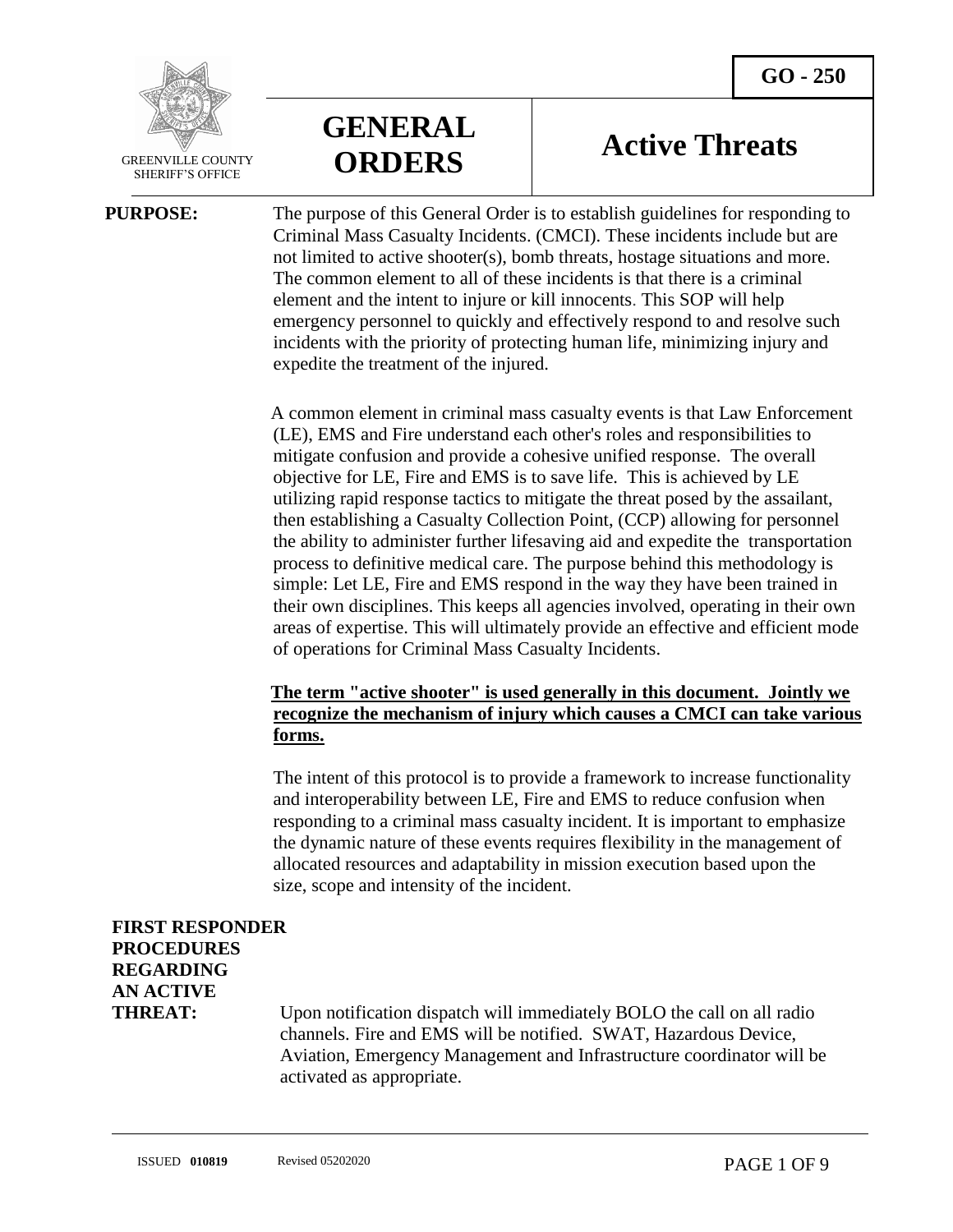En-route the following information should be considered and broadcast:

- Intelligence on locations and description of suspect(s).
- Type of weapons, explosives, or any stated threats or objectives.
- Victim Locations and injuries.
- Whether the threat is ongoing
- Primary operational channel of arriving units.

Deputies may deploy as a single deputy or in teams depending on their circumstances and arrival times.

Upon arrival, Deputies should:

- Consider approach route: vehicle/foot into incident location
- Minimize the need to cover large open areas on foot.
- All responding deputies must be clearly identifiable as Law Enforcement.

When faced with an active shooter, the first responding deputies will utilize a rapid response and deployment. If shots are being fired, the first responding deputies will enter the building and immediately attempt to locate and control the threat by containment, arrest or deadly force. Deputies will respond to the threat (sounds of gunfire, information of suspect(s) location or other stimulus) immediately. Deputies will move past victims and will not stop to provide immediate treatment of injuries. Although SWAT would be activated, the deputies on the scene should not wait for SWAT to arrive during an active shooter incident.

As additional units arrive on scene, they will assist in containing and isolating the subject(s), treating the injured, evacuating and securing the area.

When circumstances indicate a situation may have developed to the point of a hostage situation or an armed barricaded suspect(s) where there is no longer an active shooter situation, then the provisions of General Order 212 (Special Operations) are to be implemented. Additionally, under these circumstances the supervisor will attempt to avoid further confrontation in favor of controlling and containing the situation until the arrival of trained tactical and/or crisis negotiation personnel.

 The first ranking deputy on scene will assume command and begin determining hot, warm and cold zones to establish CCP so as to begin triage for treatment of victims as soon as possible. The ranking deputy will establish staging areas for Fire and EMS. The next ranking deputy will assist in the deployment of manpower to assist in searching for the suspect(s) as well as assigning deputies to provide security and over watch for Fire and EMS units to ready deployment of Rescue Task Force teams (RTF).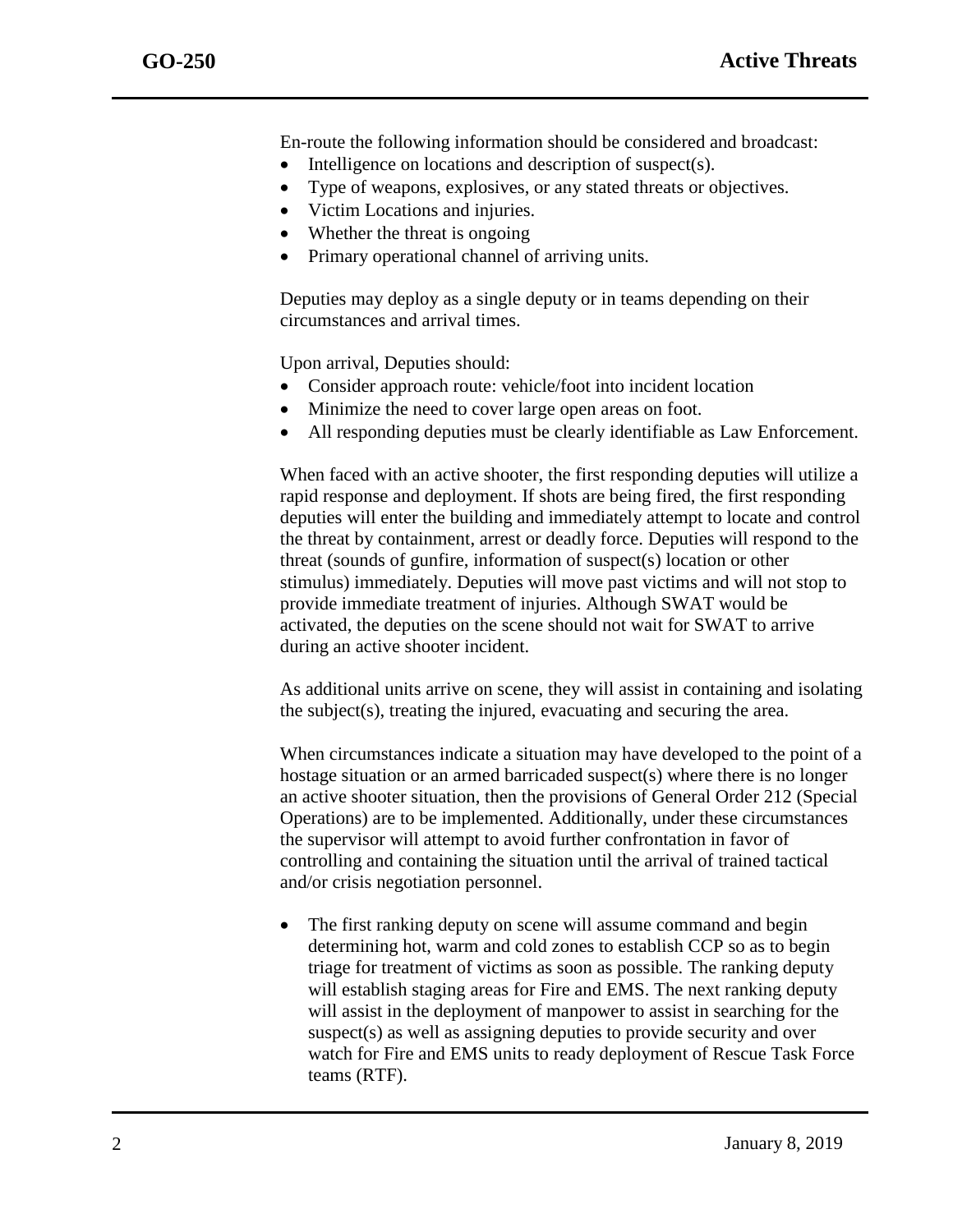At the earliest possible time, the RTF will deploy to treat and evacuate victims. CCP's may also be used as Forward Operating Bases (FOB). This can be utilized to better evaluate and deploy manpower and other resources as the operational changes occur.

- Deputies should plan for the failure of radio communications. Line of sight/word of mouth communications must be established. The next ranking Supervisor will assist in establishing a command post using the Unified Incident Command Protocol (ICP) and coordinate with Fire and EMS to Establish and maintain clear routes for entering and exiting the incident location by foot and vehicle.
- SWAT and Hazardous Device team commanders will respond to the incident command post. The Criminal Investigations Division (CID) will begin gathering intelligence about the suspect(s) through all available resources including deputies assigned to Federal task forces.

## **Parking Considerations:**

The design of the CCP requires a Fire engine(s) and ultimately ambulances to have unobstructed access to the CCP. LE response needs to take into account this eventuality. LE should try and park off roadways, on sidewalks and try and keep the asphalt clear as much as possible.

## **FORWARD OPERATION BASE (FOB): INTENT**:

 The intent behind the FOB is to gain a stronghold inside the "hot zone" to efficiently manage the multiple waves of responding law enforcement personnel into the scene. A FOB can transform into a CCP based upon location , ease of ingress and egress and the ability to secure. The transition from FOB into CCP will likely be a natural progression and will satisfy two operational sub–objectives efficiently. A responding supervisor should attempt to establish a FOB inside the structure, or outside in a centralized area, to facilitate the economy of force of inbound law enforcement resources.

## **Establishing FOB/CCP:**

Additional arriving Deputies and/or preferably a sergeant should begin to establish control of the additional waves of arriving law enforcement personnel entering the location.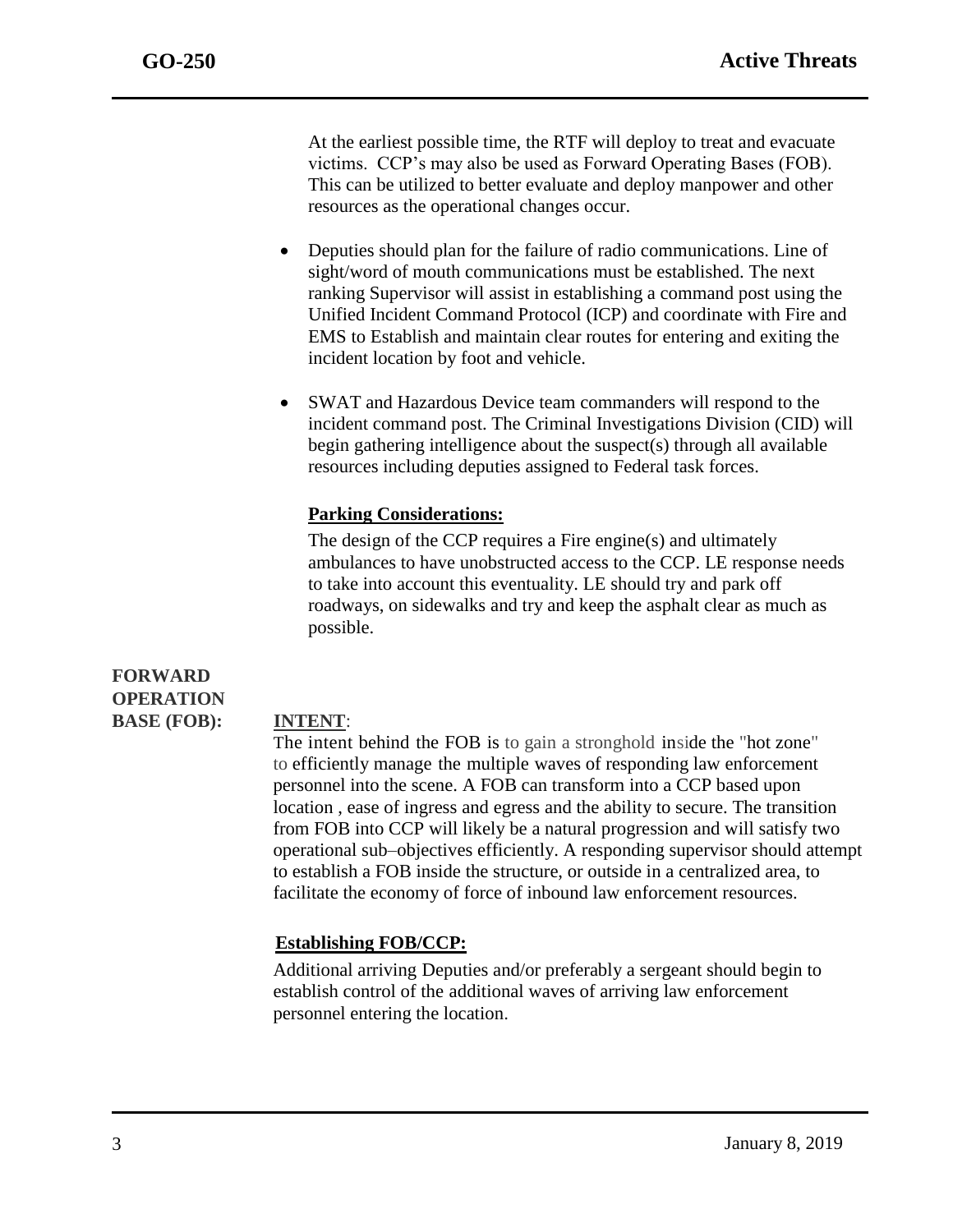A limited number of officers should therefore provide security in the designed area. The Commanding Personnel of the FOB should:

- 1) Assist in management of inbound recourses.
- 2) Provide response direction to arriving officers reducing redundancy of already swept areas.
- 3) Direct resources to locations most needed.
- 4) Provide a centralized source of communications, especially if repeated channels go down.
- 5) Provide stability to the scene.
- 6) Provide a centralized source for communication with Unified Command.

# **CAUSALITY COLLECTION**

**POINT** (CCP): The primary purpose of the CCP is for the rapid collection of victims to a single point for medical triaging and extrication to the hospital. Statistically, the speed of extrication, treatment, and transport will determine patient survivability outcomes. Additionally, the CCP provides a secure environment for Fire/EMS personnel to increase efficiency and speed of treatment and transport.

The CCP will be initiated once the following have been completed:

- The identified threat(s) is reasonably believed to be mitigated.
- The identified threat is barricaded, confined and/or at a location that cannot reasonably affect Fire/EMS personnel and operations.
- No further threatening indicators present, (i.e. Additional information from witnesses/victims or intelligence that would indicate the suspect is still active) or a Joint LE/Fire Command determines adequate protection can be provided for the CCP, to including the ingress and egress routes.

A CCP may be used as a response to a HazMat, to prevent unequipped and untrained personnel from entering the Hot Zone. However, support personnel will enter the Warm Zone to assist with decontamination, etc. Like a HazMat response, the CCP is based off a risk percentage. With present information of the hazard, Deputies will secure a Warm Zone in or around the structure. Fire/EMS will be under the protection of law enforcement creating this Warm Zone (lower risk). All personnel must be alert and employ contingent if the environment is to change. The key to CCP success is situational awareness and effective joint command communication.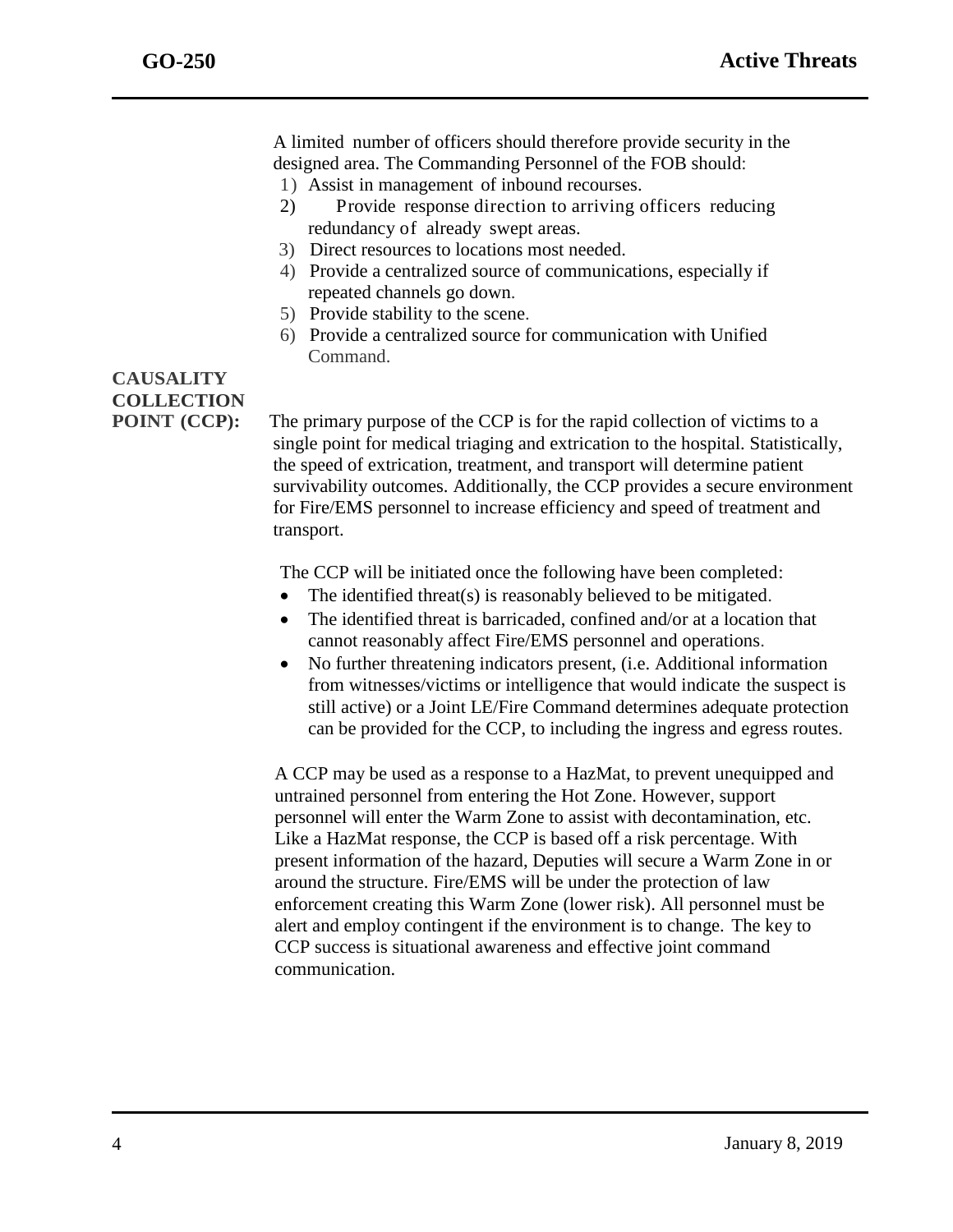## **IDENTIFY CASUALTY COLLECTION**

## **POINT: Deputies will quickly determine the location of the Casualty Collection Point. The primary factors influencing the location will be:**

- 1) Ease of ingress/egress of Fire/EMS personnel/equipment.
- 2) Ability to secure
- 3) Large enough area for casualties to be triaged.
- 4) Should be assembled on the interior or at the closest exterior location that provides cover.
- 5) Initially it may only take a few officers to quickly lock down an area that will eventually grow into the CCP. It's important to remember, the quicker we can start the process of identifying the CCP, the quicker Fire personnel will ultimately arrive.
- 6) The initial startup phase of the CCP can also be viewed as a FOB, (Forward Operating Base). Here officers can more efficiently direct incoming units to areas of the structure that need to be swept.
- 7) When fire is introduced, they also bring with them a complement of items that aid LE in moving wounded (i.e. body boards & soft stretchers). Mass Casualty Incident bags can also be located on the fire engines.

**EMPHASIS:** LE does not need 100% confirmation that the suspect has been located prior to initiating the CCP. The goal of the CCP is effective lifesaving processes. Therefore, locating the suspect and setting up a CCP are not competing interests. These two functions can work in tandem.

Once interior officers have identified the CCP, Deputies will:

- Provide interior physical security to the CCP.
- Radio the location of CCP to Unified Command using as many specific identifiers as possible.
- Quadrant off building and any exterior identifiers if possible.
- Deputies should refer to the CCP as "Casualty Collection" as not to confuse with (CP- Command Post).

When Fire arrives at the CCP, Deputies at the CCP should exit the building and provide visual signaling to the in-bound fire. Fire "establishes" the CCP, meaning once Fire is introduced into the location, Fire may modify the location to better facilitate the needs of security, triage and transport. Once the immediate threat issufficiently mitigated, LE should transition to casualty collection of the wounded and bring victims to the (CCP) Causality Collection Point.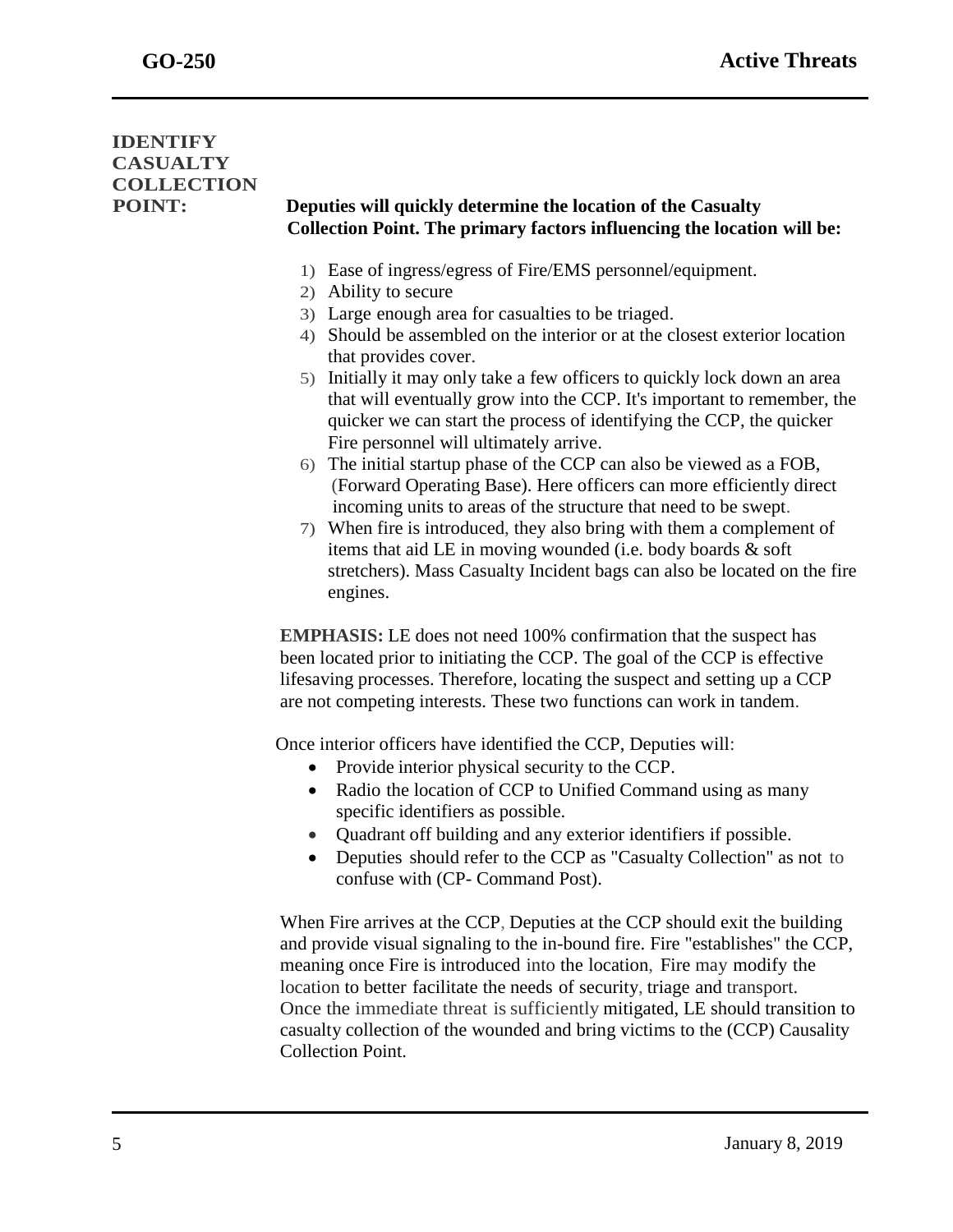Late arriving Deputies should muster at the first staged Fire Engine in anticipation to be used as the CCP Inbound Security Detail.

- 1) Security roles on the Fire Engine and stationary over watch positions along the egress/ ingress route.
- 2) LE assigned to the Fire Engine will remain in the capacity of Fire Security throughout the CCP process may be substituted to give tired officers needed rest time.
- 3) Once LE enters CCP with Fire, an officer will remain in contact with Fire Lt. throughout the CCP process
- 4) LE assigned to Fire security will communicate with Fire Supervisor and Unified Command.

## **INITIAL SECURITYAT CASUALTY COLLECTION**

**POINT:** The main objective is to always have a sufficient number of Deputies present at the CCP to provide security. Once Deputies have identified the location of the CCP, the number of deputies assigned to secure the CCP is based on the physical layout of the building and exposure. The purpose of CCP security is to provide interior over watch protection and to mitigate threat angles and exposure to wounded victims and fire personnel once introduced into the CCP. Deputies initially assigned to CCP security will remain in this capacity until relieved by additional arriving LE security details, (see additional below under "Arrival of Security Team at CCP"). Once relieved, these initial security Deputies may resume additional duties on the interior / exterior.

# **MOVING VICTIMS AND PROVIDING INTERNAL**

**SECURITY:** The primary goal of Deputies on the interior during this phase is gathering up the wounded and getting them to the CCP. Additional Deputies on the interior should remain functional to provide internal security, corridor lock down, etc. If additional units are needed for internal security and/or victim collection, this request should go to the Unified Command.

> The primary focus during this phase is casualty collection not searching and evacuation. Quick sweeps of the interior will continue during this phase attempting to locate additional victims.

Obviously if persons are found hiding they should be evacuated to the nearest exit point, away from the CCP.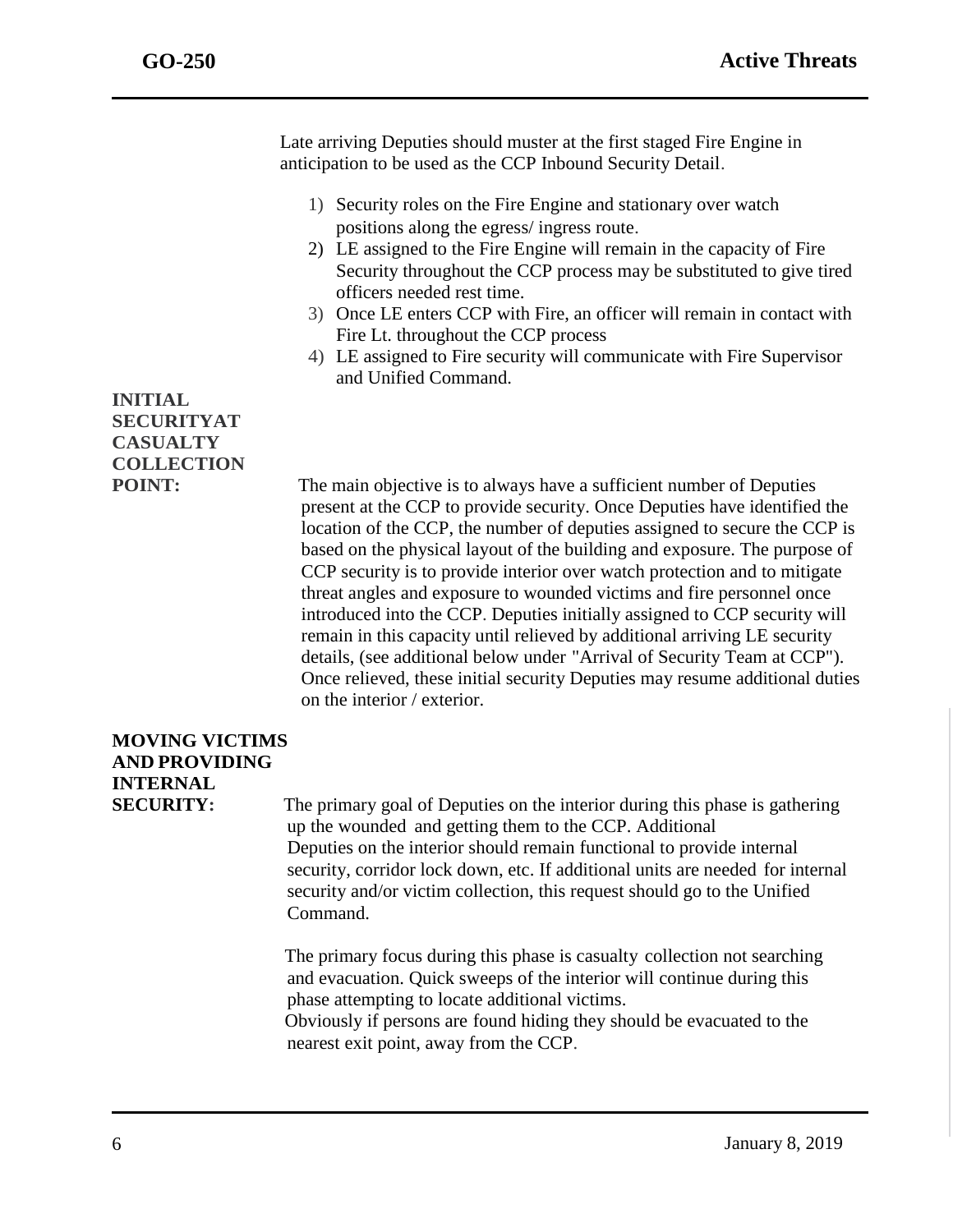## **PREPARATION OF SECURITY AT FIRE STAGE** engine security and egress/ingress over watch security. **Fire Security consists of two main components:** 1) CCP and Engine Security 2) Ingress / Egress **FIRE ENGINE SECURITY:**  A Deputy or Sergeant on this team will self-designate as the fire element security team leader and make contact with Fire. • The primary goal of this link up is to ensure proper security is in place, (over watch) prior to Fire going en-route to the CCP. • The secondary goal of the link up is to stay with the eight firefighters once arrival is made at the CCP. • [Optional] riding on the fire truck is optional based on the needs of the incident. Maximum over watch protection is typically achieved through stationary positions along the ingress/egress route. **The Law Enforcement element leader is responsible for**: • Communicating with the Fire Supervisor regarding the ingress route to the CCP. • Sufficient over watch is in place covering the structure, (counter sniper) to provide security for additional transporting agencies. Communicate with (UC) on the status of the security elements. Using Deputies responding from surrounding agencies to supplement this security. **INGRESS/ EGRESS OVERWATCH SECURITY:** Additional Deputies will be assigned by the External OIC to provide Over watch protection for the ingress/egress route for the inbound fire apparatus to the CCP. The purpose of this assignment is migration of excess radio communications between fire engine security and over watch security and to ensure these two security elements work together in providing overall security to Fire.

**LOCATION**: Later arriving Deputies can assemble at this location in preparation for Fire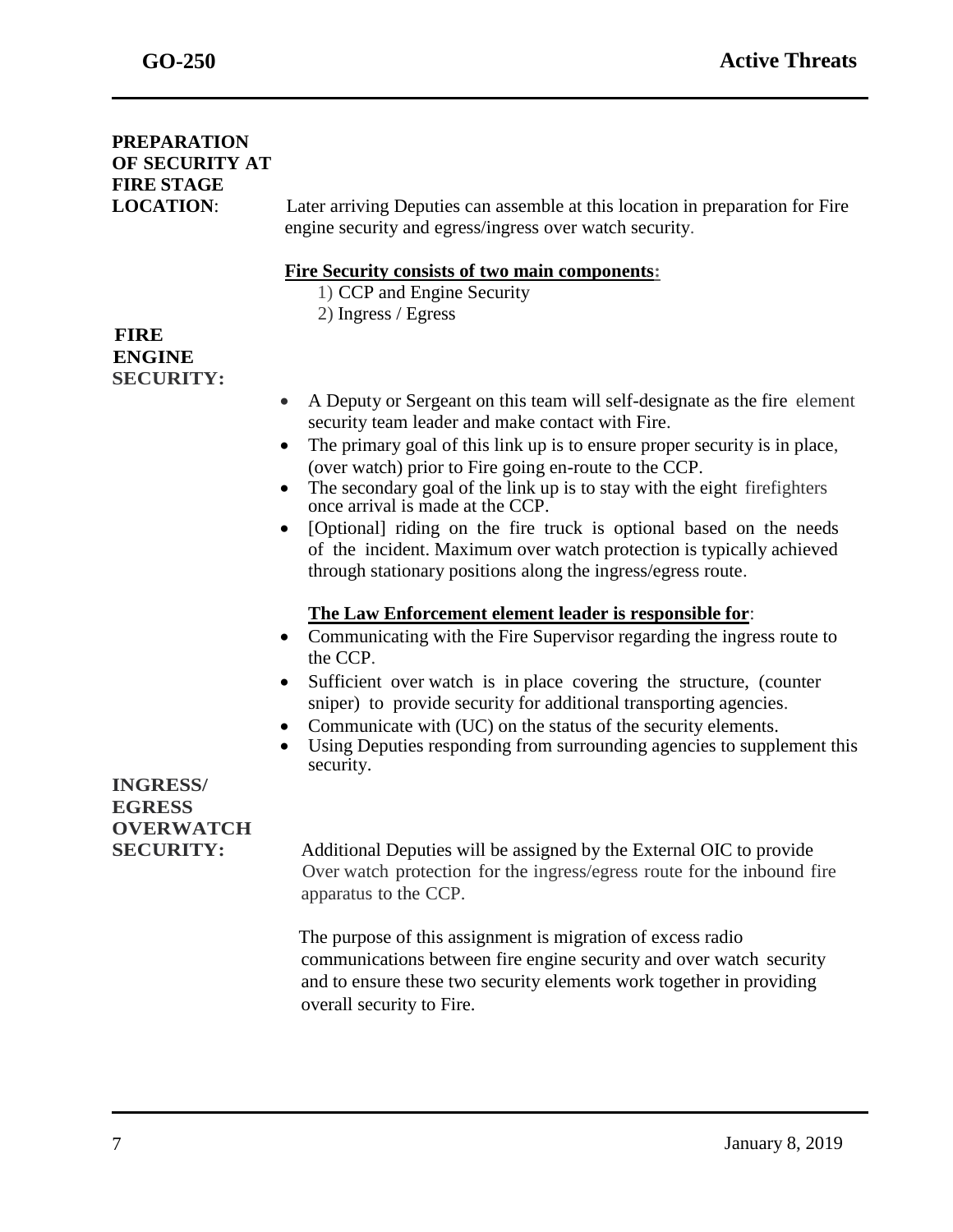**NOTE:** The formation of these over watch units should not unnecessarily delay the introduction of Fire into the scene. As a general guideline 2 to 4 Deputies should be assigned on over watch protection.

Once these units have assembled, this combined team, (Fire Engine Security and Over watch Security) will await instructions from UC where the CCP has been identified.

#### **AUTHORIZATION TO PROCEED TO CCP:**

Once UC has given the authorization to proceed to the CCP the fire engine security element leader will communicate with the over watch security element leader and ensure over watch elements are in place. First responding over watch cars entering the scene should take up a position where the deputy feels is the first primary threat angle to the ingress route from the structure.

All remaining patrol cars will fill in forward of this location in the trajectory of the CCP. These over watch units will effectively make a corridor of security facing the structure. Law Enforcement over watch needs to be set in place prior to fire going en-route to CCP. Once ingress over watch is set, LE will radio back to fire announcing fire can proceed to CCP. These over watch units will remain in place throughout the incident securing the ingress and egress route for additional arriving EMS teams. This ingress/egress route will be bolstered by additional arriving units.

## **IMPORTANT:**

Although UC gives the "go ahead" to proceed to the CCP the designated Fire apparatus will not embark to the CCP until security and over watch are in place securing the ingress/egress route. The above security measures will take place on the designated channel.

## **ARRIVAL OF SECURITY TEAM**

**AT CCP:** Once the fire apparatus arrives at the CCP Deputies will disembark the apparatus and assemble in a flared out fashion near the fire truck providing weapon security on the structure, while fire assembles their gear.

> Once the Deputies have disembarked the engine, the fire truck element Security leader will wave back to the engine signaling permission for Fire to disembark.

Once completed, the entire LE/fire team will move on foot into the CCP.